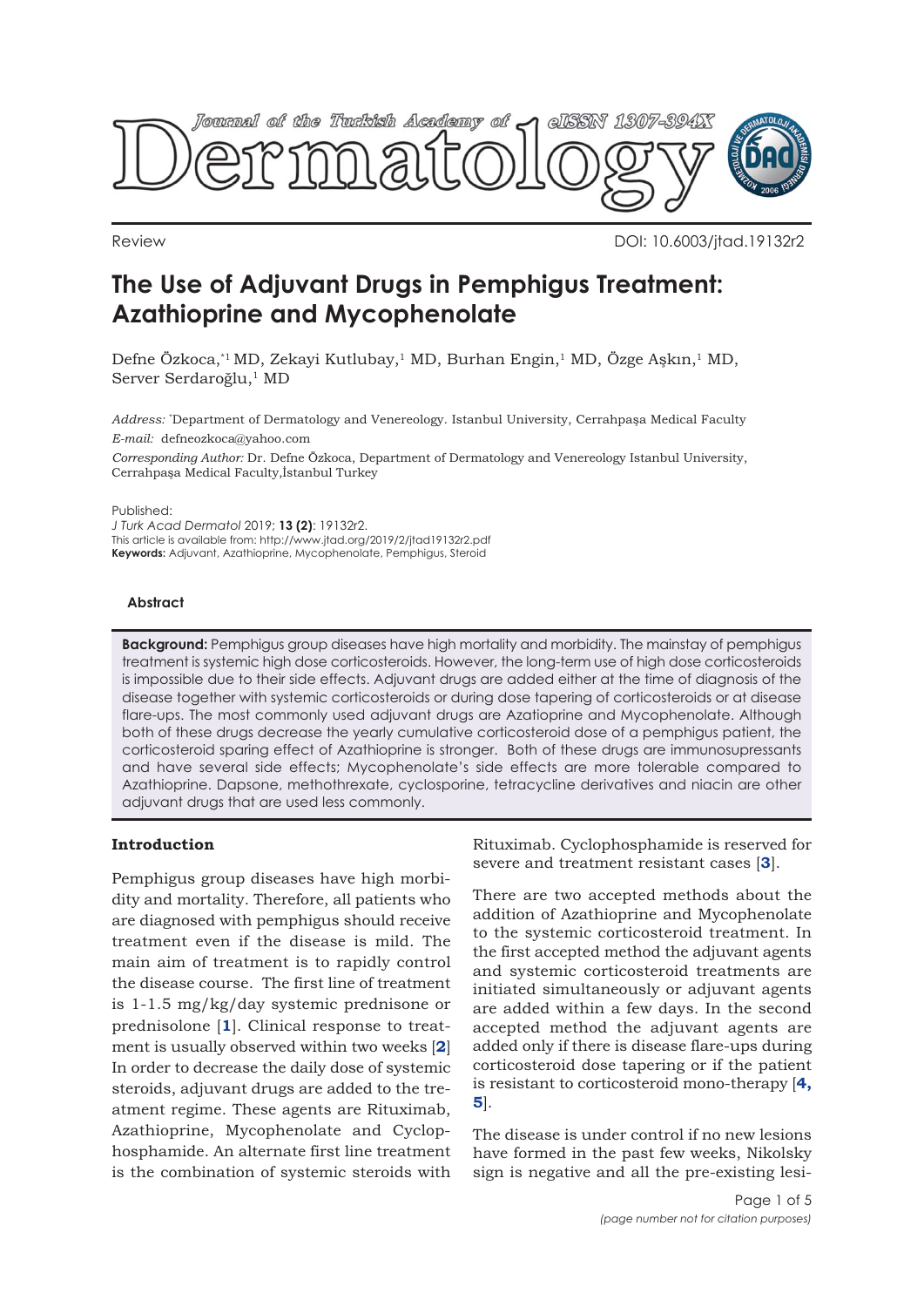ons have healed [**[4](#page-4-0)**]. When the disease is under control, corticosteroid dosage is diminished initially. The dosage of adjuvant agen ts are reduced at least eight weeks after corticosteroid treatment is stopped. Azathioprine dose is reduced 50 mg/day for eight we eks. Mycophenolate Mofetil is reduced 500 mg every eight weeks and Mycophenolate Sodium is reduced 360 mg every eight weeks until the drugs are stopped [**[2, 3](#page-3-0)**].

#### **Azathioprine**

Azathioprine is marketed in Turkey as Imuran tablet: 50 mg. It is the most commonly used non-steroid immunomodulatory agent in pemphigus treatment. The yearly cumulative steroid dosage of the patients receiving corticosteroids and Azathioprine is lower compared to the patients receiving corticosteroids alone. However, the disease activity is similar in both groups [**[6](#page-4-0)**]. In two meta-analysis studies comparing Azathioprine and Mycophenolate, the steroid sparing effect of Azathioprine was found to be greater than the Mycophenolate Mofetil [**[7, 8](#page-4-0)**].

Azathioprine is the imidazole derivate of mercaptopurine. It is integrated into the replicating DNA, stops the DNA replication and purine base synthesis. 6-Thioguanine is the metabolite of Azathioprine that is responsible for the immunosuppressive and toxic effects. Thiopurinemethyltransferase (TPMT) is the enzyme that degrades Azathioprine into its inactive metabolites. Dose adjustments of Azathioprine are done according to the TPMT levels. The risk of myelosupression is increased if TPMT levels are moderate. Severe or even lethal myelotoxic side effects can be seen [if TPMT activity is low or if it is inactive \[](#page-4-0)**9, 10**].

In adult pemphigus patients with high levels of TPMT, Azathioprine treatment is started at a dose of 1 mg/kg/day. The dosage is calculated according to the ideal age and height adjusted weight of the patient. Given that no side effects occur, a maintenance dose of 2.5 mg/kg/day is reached with 0.5 mg/kg/day increments within two to three weeks. In patients with moderate or low TPMT levels, the maintenance dose of the drug is adjusted according to the enzyme level within the range of 0.5-1.5 mg/kg/day. Patients with no

TPMT activity should not receive Azathioprine treatment [**[9](#page-4-0)**].

In renal failure patients, the dose is adjusted according to the creatinine clearance. The patient receives normal Azathioprine dose if creatinine clearance is above 50 ml/min, 75% of the normal dose if the creatinine clearance is between 10-50 ml/min and 50% of the normal dose if the creatinine clearance is below 10 ml/min [8]. Dose adjustment is not required in hepatic failure. If leukopenia or infections occur during the follow-ups, either the dose is decreased or the treatment is stopped temporarily. The treatment should be stopped permanently if hepatic sinus occlusion syndrome (veno-oclusive disease) occurs [**10**].

Azathioprine can be administered orally or as intravascular infusion. It is recommended to be taken as a single dose; however, given the gastrointestinal side effects, the patients may receive the drug after meals in divided doses. Intravascular injections should be given in 30-60 minutes [**[9](#page-4-0)**].

Due to the high risk of myelosuppresion, the patients receiving Azathioprine should be monitored closely. Complete blood count, liver and renal function tests should be performed every week in the first month, every two weeks in the second and third months and every two to three months thereafter. Furthermore, an increased incidence of skin cancer has been reported in renal transplant patients. Therefore, patients receiving Azathioprine should be advised to protect themselves from the sun as well [**[2](#page-3-0)**].

The side effects of the drug vary according to the dosage, time and the concurrent use of other drugs. The most common side effects are fatigue, nausea, vomiting, diarrhea, leukopenia, thrombocytopenia, hematologic malignancies, hepatotoxicity, increase of ALP, hyperbilirubinemia, infections, myalgia and fever [9]. Lymphoma has been reported in inflammatory bowel disease patients receiving Azathioprine. Less common side effects are abdominal pain, AML, alopecia, anemia, arthralgia, interstitial pneumonia, sweet syndro me, hemorrhage, venooclusive disease, hepatosplenic T cell lymphoma [**[11](#page-4-0)**], hypersensitivity, hypotension, steatorrhea and rash [**[9](#page-4-0)**].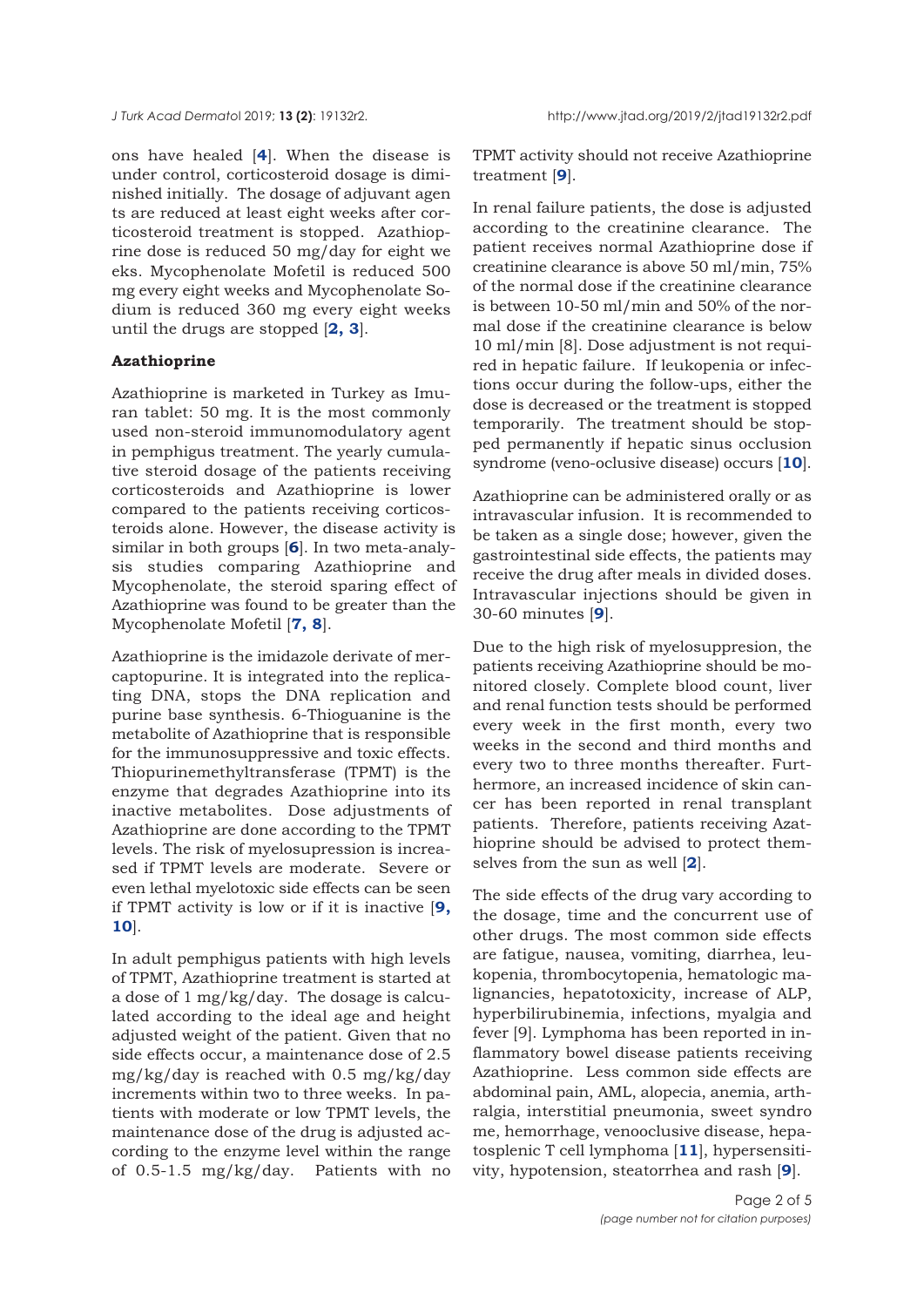*J Turk Acad Dermato*l 2019; **13 (2)**: 19132r2. http://www.jtad.org/2019/2/jtad19132r2.pdf

Azathioprine is contraindicated in pregnancy and hypersensitivity. The risk of malignancy is increased in patients with a history of Cyclophosphamide, Chlorambucil and Melphalane use. Severe myelosuppresion can be observed if Azathioprine is used with Mercaptopurine concurrently. Blood levels of Mercaptopurine also increases in patients receivi ng Olsalazin (a TPMT inhibitor) and Allopurinol (a xanthine oxidase inhibitor). The risk of myelosuppresion increases in these cases as well and the Azathioprine dose should be reduced. The immune response to vaccinations also decreases during Azathioprine use [**[11](#page-4-0)**].

Several drug interactions of Azathioprine exist. 5-ASA derivatives decrease the metabolism of Azathioprine. ACE inhibitors increase the myelosuppressive effects. The risk of non-Hodgkin lymphoma increases in patients receiving anti TNF drugs. Ribavirin increases the active metabolite of Azathioprine. Trimethoprime- Sulfametaxazole increases the risk of myelosuppresion. Azathioprine increases the immunosuppressive effects of Tofacitinib, whereas it decreases the anticoa gulant effects of Warfarin [**[10](#page-4-0)**].

Azathiopurine use during pregnancy is Category D. The drug diffuses through the placenta and fetal congenital anomalies, imm unosuppression, leukopenia, pancytopenia and intrauterine growth retardation may occur. Female patients receiving Azathioprine should not conceive. However, the partners of male patients receiving Azathioprine may conceive. Azathioprine is secreted into to the human milk as 6-mercaptopurine and reaches its peak level four hours after drug ingestion. Thus, Azathioprine use is not recommended during nursing [**[12](#page-4-0)**].

### **Mycophenolate**

SThere are two forms of Mycophenolate. Mycophenolate Mofetil: Cellcept 250 mg capsule and 500 mg tablet; Mycophenolate Sodium: Myfortic 180 mg and 360 mg tablet. The main advantage of Mycophenolate treatment compared to Azathioprine treatment is its better side effect profile. Similar to Azathioprine, Mycophenolate also decreases the cumulative steroid dose received by the patient. Mycophenolate was found to be less effective in a study comparing the steroid sparing effects of Azathiopurine and Mycop-

henolate [**[7, 8](#page-4-0)**]. Mycophenolate use is correlated with longer remission periods [**[13](#page-4-0)**].

Mycophenolate is an inosine monophosphate dehydrogenase inhibitor. It prevents the proliferation of T and B-lymphocytes by terminating the de novo guanosine nucleotide synthesis (cytostatic effect) [**[14](#page-4-0)**].

The dosing is as follows when added to systemic corticosteroids as an adjuvant: Mycophenolate Mofetil 2g/day (2x1gr) and Mycoph enolate Sodium 1440 mg/day (2x720 mg). 250 mg of Mycophenolate Mofetil is equal to 180 mg of Mycophenolate Sodium. However, the two should not be used interchangeably because their oral absorptions differ. The drug can be received before or after meals; bioavailability does not change with foods [**14, 15**[\]. If a dose is missed, it should be received](#page-4-0) as soon as it is recognized. However, two doses should not be received simultaneously. An intravascular formulation of the drug also exists; it should be given in at least two hours and bolus injections should be avoided [**[16](#page-4-0)**].

The patients receiving Mycophenolate should be monitored closely as well. Given the risk of pancytopenia, a complete blood count should be performed before starting the drug, every two weeks in the first three months, every month between the third month and one year; and every two to three months thereafter. Liver and renal function tests should be performed before treatment and every month during the treatment. Monitoring intervals should be diminished in patients with liver failure because hyperbilirubinemia and hypoalbuminemia increases the concentration of Mycophenolic acid. The risk of infection, pulmonary edema and gastrointestinal hemorrhage is increased in the elderly. In case of neutropenia, the treatment should either be stopped temporarily of the dose should be decreased [**[17](#page-4-0)**].

The side effects of Mycophenolate are hypotension, hypertension, peripheral edema, chest pain, tachypnea, headache, insomnia, vertigo, anxiety, paresthesia, hyperglycemia, electrolyte imbalances, increase in LDH, urinary tract infections, abdominal pain, nausea, vomiting, diarrhea, constipation, decre ase in appetite, leukopenia, leukocytosis, hyp ochromic anemia, thrombocytopenia, increase in liver function tests, ascites, back pain, fatigue, tremor, dyspnea, upper respi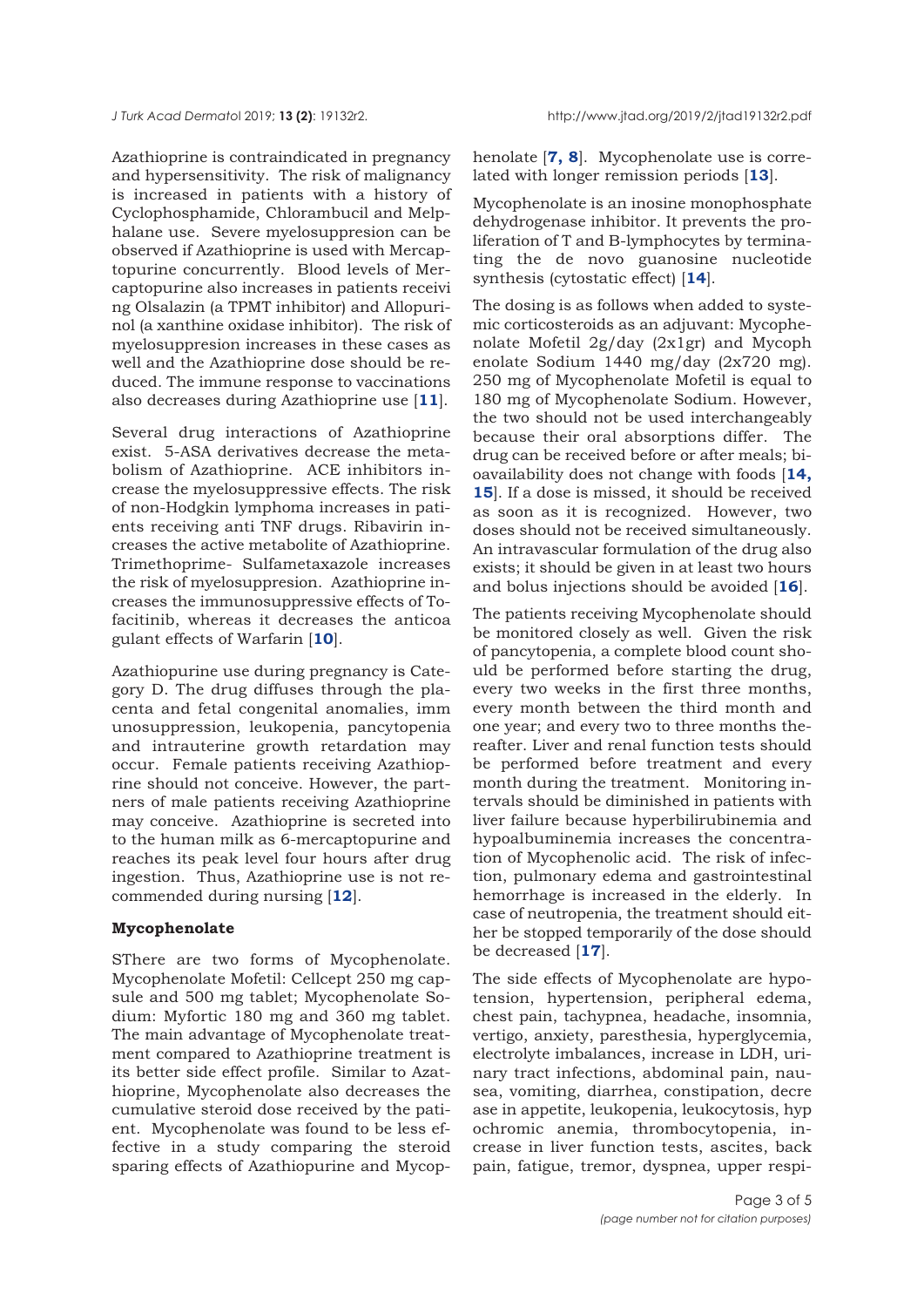<span id="page-3-0"></span>ratory tract infections, pleural effusion, cough, sinusitis, increase in renal function tests, sepsis, reactivation of HSV infections and candida infection. Enteric-coated Mycop henolate Sodium is better tolerated in patients with gastrointestinal side effects. Certain infections are reported to be reactivated with Mycophenolate use; these are JC virus progressive multifocal leukoencephalopathy, CMV infections, hepatitis B infections, hepatitis C infections and polyoma virus related nephropathy. In these cases the dose of the drug should be decreased [**[15](#page-4-0)**].

Mycophenolate use is contraindicated if a hypersensitivity reaction against any of its ingredients occurs. In Kelley Seegmiller and Lesch Nyhan syndromes, hypoxhantine pho sphoribosyl transferase is deficient and Mycophenolate use is contraindicated. Myc ophenolate does not diffuse to human milk; still it is contraindicated due to the potential side effects. Live attenuated vaccinations should not be administered during Mycophenolate use. There is dose and time dependent increased risk of lymphoma and skin cancer with Mycophenolate use [**[17](#page-4-0)**].

Mycophenolate use is contraindicated in pregnant patients. Beta-HCG levels should be tested before and eight to ten weeks after the drug use is initiated. Effective contraception should be performed until six weeks after the drugs use is terminated. Mycophenolate related congenital malformations occur as well. In Mycophenolate embryopathy: cleft lip and palate, external ear and ocular malformations may occur. Furthermore, Mycophenolate is related with first trimester pregnancy loss [**[18](#page-4-0)**].

Mycophenolate has several drug interactions. Acyclovir, Valacyclovir, Gancyclovir and Valgancyclovir increase the plasma concentration of Mycophenolate. Anta-acids decrease Mycophenolate absorption; therefore, they should be taken at least two hours apart with Mycophenolate. Bile sequestrating agents and Cholestyramine also decrease the plasma concentration of Mycophenolate. Denosumab increases the side effects and toxic effects of Mycophenolate. Mycophenolate dec reases the serum concentration of combined (Estrogen+Progresterone) oral contraceptives, unexpected pregnancies may occur due to insufficient contraception. Therefore, additional contraceptive methods should also

be used. Magnesium, Metronidazole and Penicillin derivatives decrease the plasma concentration of Mycophenolate. The immunos uppressive effect of Tofacitinib is increased with Mycophenolate use. Quinolones and proton pump inhibitors decrease the plasma concentration of Mycophenolate. The concurrent use of Mycophenolate with other immunosuppressive drugs (eg Tacrolimus, Cyclosporine and systemic corticosteroids) increases the risk of aplastic anemia [**[19,20](#page-4-0)**].

## **Dapsone and Other Immunosuppressive Drugs**

TDapsone is used less frequently compared to Azathioprine and Mycophenolate. It may especially be used in pemphigus foliaceus and IgA pemphigus patients. The treatment is initiated at low doses of 25-50 mg/day and the dose is increased to maintenance levels of 50-200 mg/day if the patient tolerates the drug. Hemolysis is an expected side effect. The risk of hemolysis increases in glucose-6 phosphate dehydrogenase (G6PDH) deficiency. Therefore, G6PDH levels should be measured before initiating therapy. Other side effects of the drug are agranulocytosis, methemoglobulinemia, hypersensivity and motor neuropathy. The patients receiving Dapsone should be monitored closely due to the risk of hemolysis and methemoglobulinemia [**[21](#page-4-0)**].

Other immunosuppressive drugs used in pemphigus treatment are 10-25 mg/week Methotrexate, 2.5-5 mg/day Cyclosporine and the combination of Nicotinamide and Tetracycline derivatives [4]. Minocycline and Niascor is a commonly used combination in the treatment of bullous pemphigoid. It was reported to be effective in pemfigus vegetans as well [**[22](#page-4-0)**]. Nicotinamide 3x500 mg can be combined with tetracycline 4x500 mg or doxycycline 2x100 mg or minocycline 2x100 mg [**[4](#page-4-0)**].

#### **References**

- 1. Mimouni D, Nousari CH, Cummins DL, Kouba DJ, David M, Anhalt GJ. Differences and similarities among expert opinions on the diagnosis and treatment of pemphigus vulgaris. J Am Acad Dermatol 2003; 49:1059. PMID: 14639384
- 2. Harman KE, Albert S, Black MM, British Association of Dermatologists. Guidelines for the management of pemphigus vulgaris. Br J Dermatol 2003; 149: 926-937. PMID: 14632796